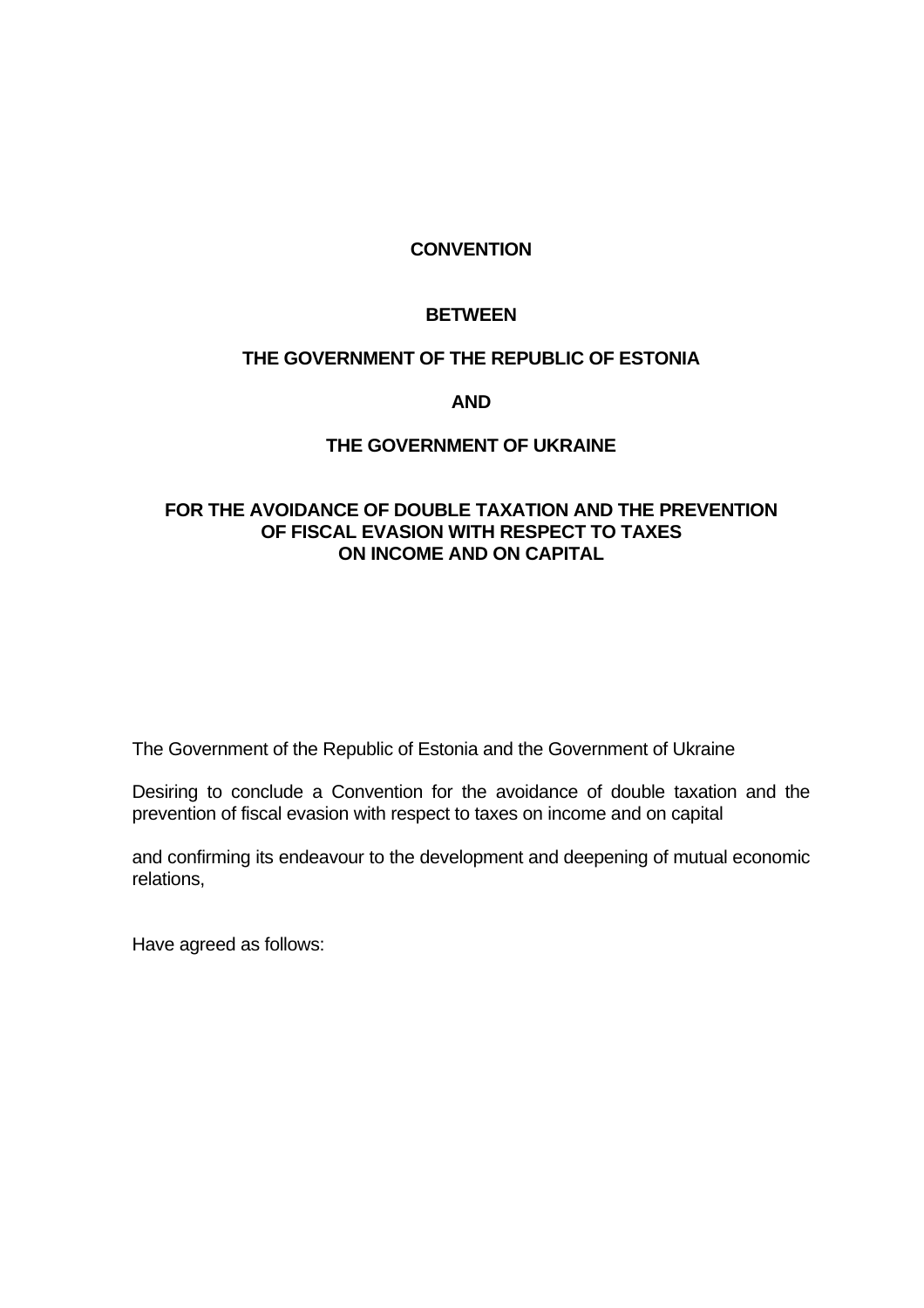# **ARTICLE 1 PERSONAL SCOPE**

 This Convention shall apply to persons who are residents of one or both of the Contracting States.

## **ARTICLE 2 TAXES COVERED**

1. This Convention shall apply to taxes on income and on capital imposed on behalf of a Contracting State or of its political subdivisions or local authorities, irrespective of the manner in which they are levied.

2. There shall be regarded as taxes on income and on capital all taxes imposed on total income, on total capital, or on elements of income or of capital, including taxes on gains from the alienation of movable or immovable property, as well as taxes on capital appreciation.

- 3. The existing taxes to which the Convention shall apply are in particular:
	- a) in the case of Estonia:
		- (i) the income tax (tulumaks);
		- (ii) the local income tax (kohalik tulumaks); and
		- (iii) the land tax (maamaks);

(hereinafter referred to as "Estonian tax");

- b) in the case of Ukraine:
	- (i) the tax on profits of enterprises (podatok na prybutok pidpryjemstv); and
	- (ii) the income tax on citizens (prybutkovyj podatok z gromadian);

(hereinafter referred to as "Ukrainian tax").

4. The Convention shall apply also to any identical or substantially similar taxes which are imposed by a Contracting State after the date of signature of this Convention in addition to, or in place of, the existing taxes. The competent authorities of the Contracting States shall notify each other of any substantial changes which have been made in their respective taxation laws.

#### **ARTICLE 3 GENERAL DEFINITIONS**

- 1. For the purposes of this Convention, unless the context otherwise requires:
	- a) the term "Estonia" means the Republic of Estonia and, when used in the geographical sense, means the territory of Estonia and any other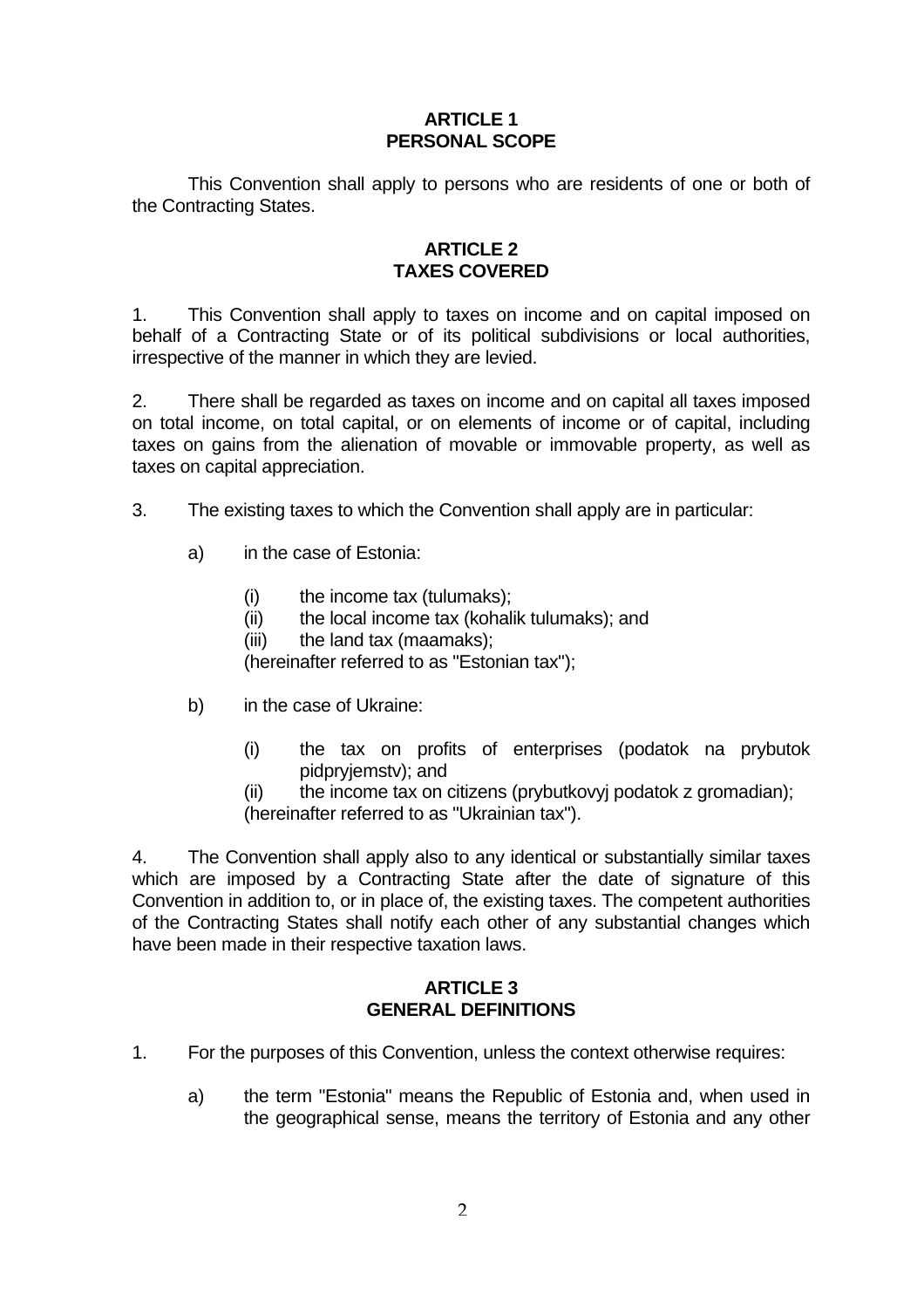area adjacent to the territorial waters of Estonia within which under the laws of Estonia and in accordance with international law, the rights of Estonia may be exercised with respect to the sea bed and its sub-soil and their natural resources;

- b) the term "Ukraine" when used in geographical sense, means the territory of Ukraine, its Continental Shelf and its exclusive (maritime) economic zone, including any area outside the territorial sea of Ukraine which in accordance with international law has been or may hereafter be designated, as an area within which the rights of Ukraine with respect to the sea bed and sub-soil and their natural resources may be exercised;
- c) the terms "a Contracting State" and "the other Contracting State" mean Estonia or Ukraine, as the context requires;
- d) the term "national" means:
	- (i) any individual possessing the nationality of a Contracting State;
	- (ii) any legal person, partnership or association deriving its status as such from the laws in force in a Contracting State;
- e) the term "person" includes an individual, a company and any other body of persons;
- f) the term "company" means any body corporate or any entity which is treated as a body corporate for tax purposes;
- g) the terms "enterprise of a Contracting State" and "enterprise of the other Contracting State" mean respectively an enterprise carried on by a resident of a Contracting State and an enterprise carried on by a resident of the other Contracting State:
- h) the term "international traffic" means any transport by a ship or aircraft operated by an enterprise of a Contracting State, except when the ship or aircraft is operated solely between places in the other Contracting State;
- i) the term "competent authority" means, in the case of Estonia, the Minister of Finance or his authorised representative, and, in the case of Ukraine, the Ministry of Finance of Ukraine or its authorised representative.

2. As regards the application of the Convention by a Contracting State any term not defined therein shall, unless the context otherwise requires, have the meaning which it has under the law of that State concerning the taxes to which the Convention applies.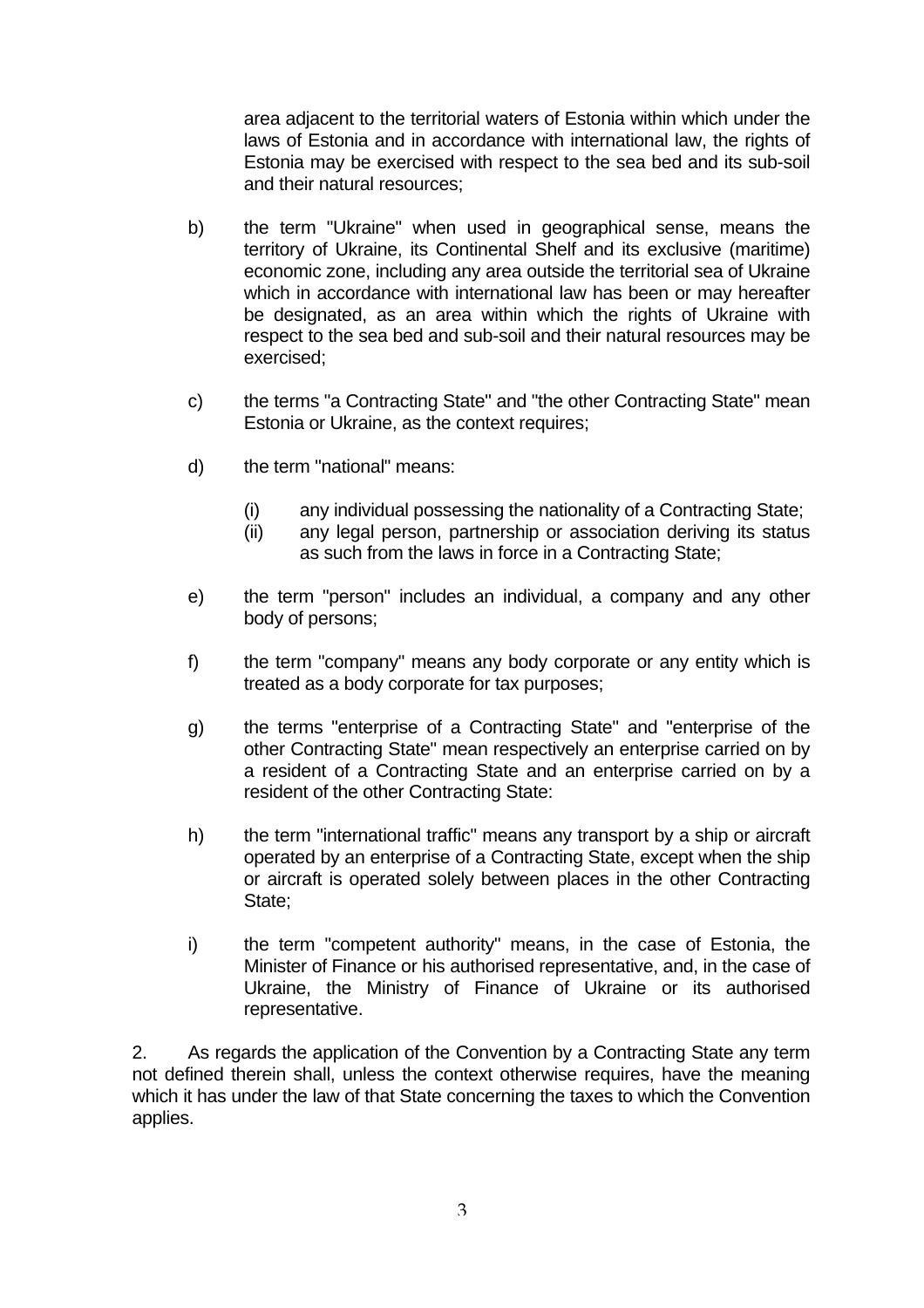# **ARTICLE 4 RESIDENT**

1. For the purposes of this Convention, the term "resident of a Contracting State" means any person who, under the laws of that State, is liable to tax therein by reason of his domicile, residence, place of management, place of incorporation or any other criterion of a similar nature. The term also includes the Government of that State itself, its political subdivisions and local authorities and any agency or wholly owned entity of such State, political subdivision or local authority that is established under the laws of that State. But this term does not include any person who is liable to tax in that State in respect only of income from sources in that State or capital situated therein.

2. Where by reason of the provisions of paragraph 1 of this Article an individual is a resident of both Contracting States, then his status shall be determined as follows:

- a) he shall be deemed to be a resident of the Contracting State in which he has a permanent home available to him; if he has a permanent home available to him in both Contracting States, he shall be deemed to be a resident of the Contracting State with which his personal and economic relations are closer (centre of vital interests);
- b) if the Contracting State in which he has his centre of vital interests cannot be determined, or if he has not a permanent home available to him in either Contracting State, he shall be deemed to be a resident of the Contracting State in which he has an habitual abode;
- c) if he has an habitual abode in both Contracting States or in neither of them, he shall be deemed to be a resident of the Contracting State of which he is a national;
- d) if he is a national of both Contracting States or of neither of them, the competent authorities of the Contracting States shall settle the question by mutual agreement.

3. Where by reason of the provisions of paragraph 1 of this Article a person other than an individual is a resident of both Contracting States, then it shall be deemed to be a resident of the Contracting State under the laws of which it derives its status as such.

# **ARTICLE 5 PERMANENT ESTABLISHMENT**

1. For the purposes of this Convention, the term "permanent establishment" means a fixed place of business through which the business of an enterprise is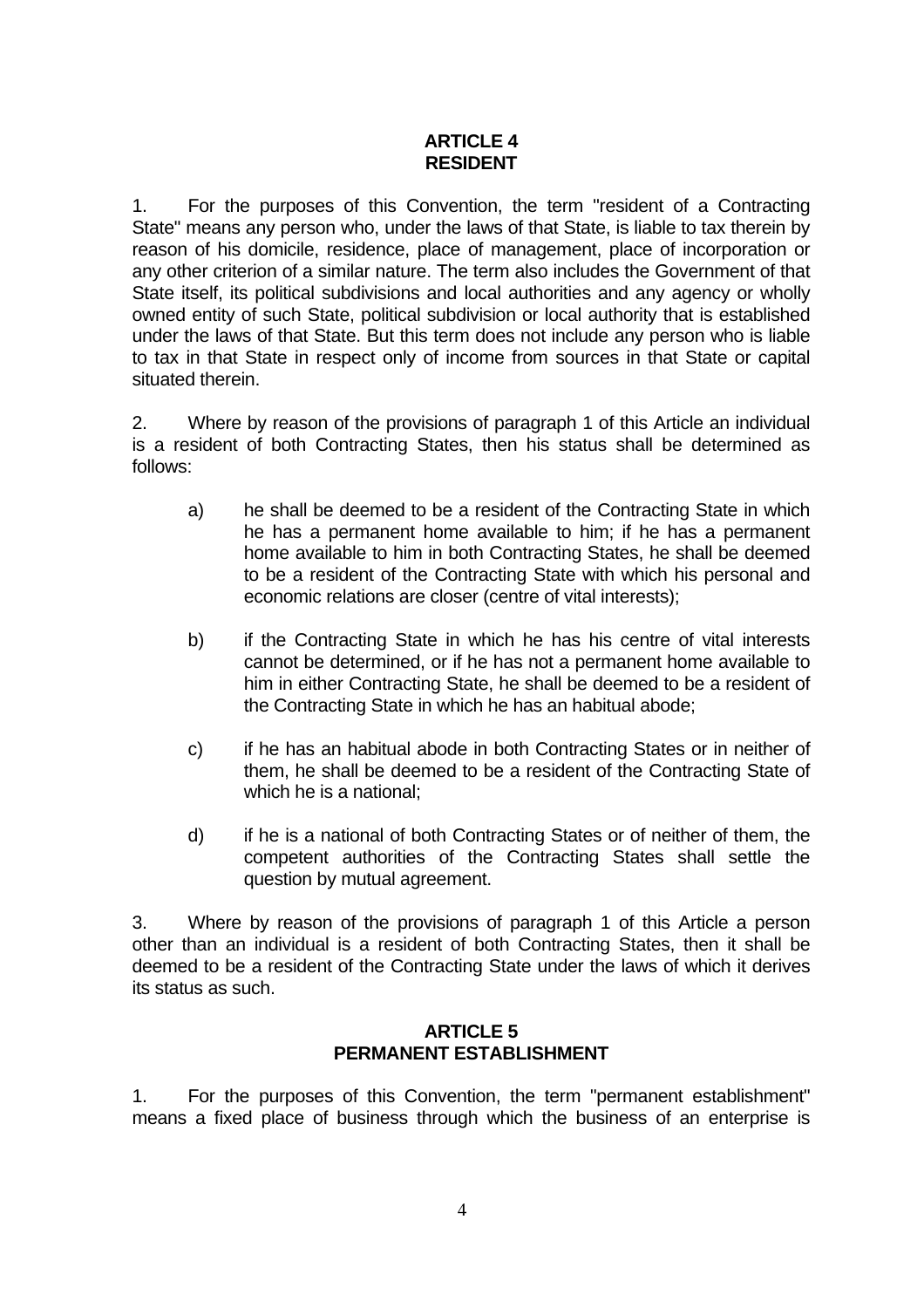wholly or partly carried on.

- 2. The term "permanent establishment" includes especially:
	- a) a place of management;
	- b) a branch;
	- c) an office;
	- d) a factory;
	- e) a workshop;
	- f) an installation or structure for the exploration of natural resources;
	- g) a mine, an oil or gas well, a quarry or any other place of extraction of natural resources;
	- h) a warehouse or other structure used for sales of goods.

3. A building site or construction, assembly or installation project constitutes a permanent establishment only if such site or project lasts more than six months.

4. Notwithstanding the preceding provisions of this Article, the term "permanent establishment" shall be deemed not to include:

- a) the use of facilities solely for the purpose of storage, display or delivery of goods or merchandise belonging to the enterprise;
- b) the maintenance of a stock of goods or merchandise belonging to the enterprise solely for the purpose of storage, display or delivery;
- c) the maintenance of a stock of goods or merchandise belonging to the enterprise solely for the purpose of processing by another enterprise;
- d) the maintenance of a fixed place of business solely for the purpose of purchasing goods or merchandise or of collecting information, for the enterprise;
- e) the maintenance of a fixed place of business solely for the purpose of carrying on, for the enterprise, any other activity of a preparatory or auxiliary character;
- f) the maintenance of a fixed place of business solely for any combination of activities mentioned in sub-paragraphs a) to e), provided that the overall activity of the fixed place of business resulting from this combination is of a preparatory or auxiliary character.

5. Notwithstanding the provisions of paragraphs 1 and 2 of this Article, where a person -other than an agent of an independent status to whom paragraph 6 of this Article applies - is acting on behalf of an enterprise and has, and habitually exercises, in a Contracting State an authority to conclude contracts in the name of the enterprise, that enterprise shall be deemed to have a permanent establishment in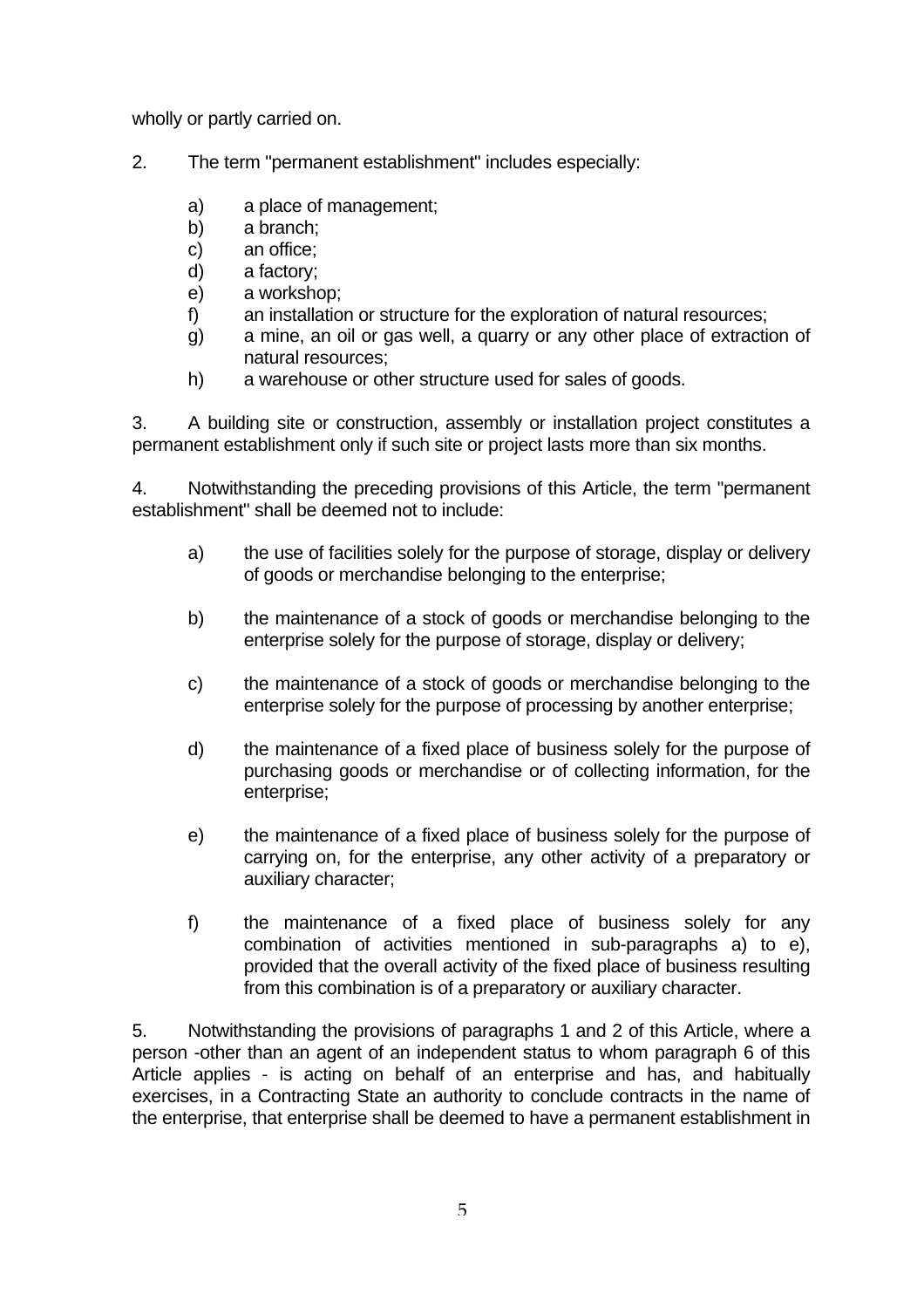that State in respect of any activities which that person undertakes for the enterprise, unless the activities of such person are limited to those mentioned in paragraph 4 of this Article which, if exercised through a fixed place of business, would not make this fixed place of business a permanent establishment under the provisions of that paragraph.

6. An enterprise shall not be deemed to have a permanent establishment in a Contracting State merely because it carries on business in that State through a broker, general commission agent or any other agent of an independent status, provided that such persons are acting in the ordinary course of their business.

7. The fact that a company which is a resident of a Contracting State controls or is controlled by a company which is a resident of the other Contracting State, or which carries on business in that other State (whether through a permanent establishment or otherwise), shall not of itself constitute either company a permanent establishment of the other.

## **ARTICLE 6 INCOME FROM IMMOVABLE PROPERTY**

1. Income derived by a resident of a Contracting State from immovable property (including income from agriculture or forestry) situated in the other Contracting State may be taxed in that other State.

2. The term "immovable property" shall have the meaning which it has under the law of the Contracting State in which the property in question is situated. The term shall in any case include property accessory to immovable property, livestock and equipment used in agriculture and forestry, rights to which the provisions of general law respecting landed property apply, any option or similar right to acquire immovable property, usufruct of immovable property and rights to variable or fixed payments as consideration for the working of, or the right to work, mineral deposits, sources and other natural resources. Ships and aircraft shall not be regarded as immovable property.

3. The provisions of paragraph 1 of this Article shall apply to income derived from the direct use, letting, or use in any other form of immovable property, as well as income from the alienation of immovable property.

4. Where the ownership of shares or other corporate rights in a company entitles the owner of such shares or corporate rights to the enjoyment of immovable property held by the company, the income from the direct use, letting, or use in any other form of such right to enjoyment may be taxed in the Contracting State in which the immovable property is situated.

5. The provisions of paragraphs 1 and 3 of this Article shall also apply to the income from immovable property of an enterprise and to income from immovable property used for the performance of independent personal services.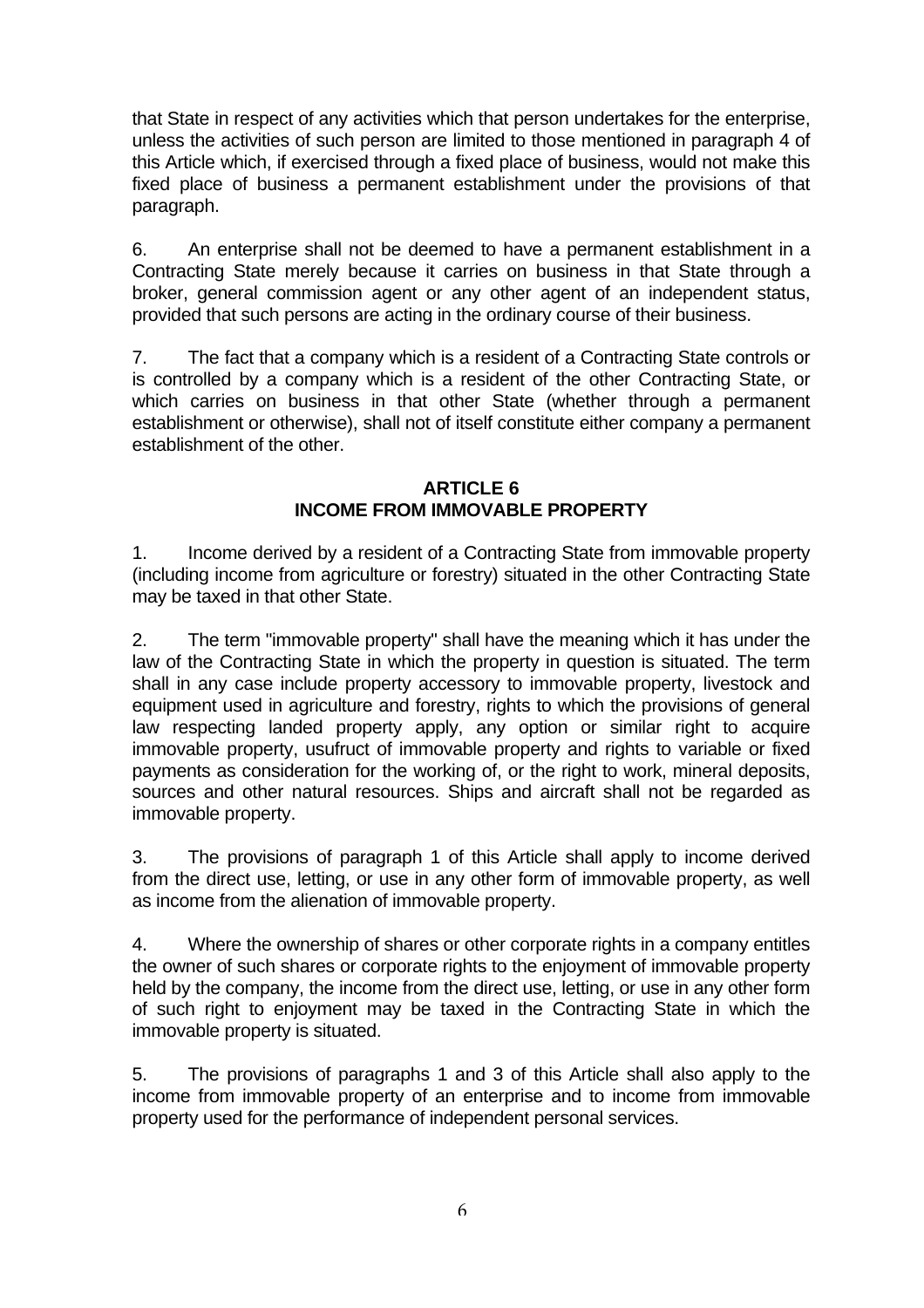### **ARTICLE 7 BUSINESS PROFITS**

1. The profits of an enterprise of a Contracting State shall be taxable only in that State unless the enterprise carries on business in the other Contracting State through a permanent establishment situated therein. If the enterprise carries on business as aforesaid, the profits of the enterprise may be taxed in the other State but only so much of them as is attributable to that permanent establishment.

2. Subject to the provisions of paragraph 3 of this Article, where an enterprise of a Contracting State carries on business in the other Contracting State through a permanent establishment situated therein, there shall in each Contracting State be attributed to that permanent establishment the profits which it might be expected to make if it were a distinct and separate enterprise engaged in the same or similar activities under the same or similar conditions and dealing wholly independently with the enterprise of which it is a permanent establishment.

3. In determining the profits of a permanent establishment, there shall be allowed as deductions expenses which are incurred for the purposes of the permanent establishment, including executive and general administrative expenses so incurred, whether in the State in which the permanent establishment is situated or elsewhere. The expenses to be allowed as deductions by a Contracting State shall include only expenses that are deductible under the domestic laws of that State. In particular, no such deduction shall be allowed in respect of amounts, if any, paid (otherwise than towards reimbursement of actual expenses) by the permanent establishment to the enterprise or any of its other offices, by way of royalties, fees or other similar payments in return for the use of patents or other rights, or by way of commission, for specific services performed or for management, or, except in case of a banking enterprise, by way of interest on money lent to the permanent establishment by the enterprise.

4. Insofar as it has been customary in a Contracting State to determine the profits to be attributed to a permanent establishment on the basis of an apportionment of the total profits of the enterprise to its various parts, nothing in paragraph 2 of this Article shall preclude that Contracting State from determining the profits to be taxed by such an apportionment as may be customary; the method of apportionment adopted shall, however, be such that the result shall be in accordance with the principles contained in this Article.

5. No profits shall be attributed to a permanent establishment by reason of the mere purchase by that permanent establishment of goods or merchandise for the enterprise.

6. For the purposes of the preceding paragraphs, the profits to be attributed to the permanent establishment shall be determined by the same method year by year unless there is good and sufficient reason to the contrary.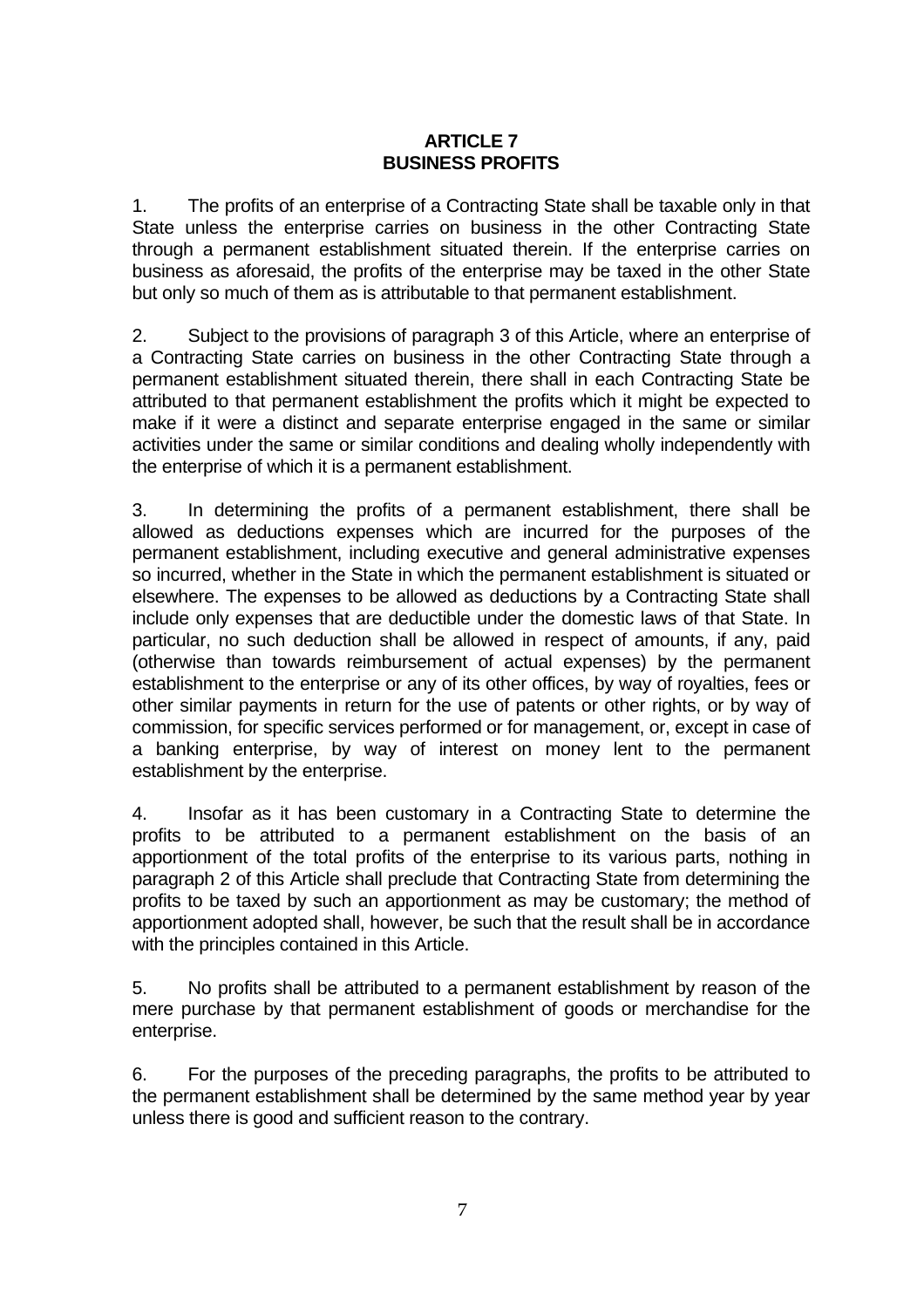7. Where profits include items of income which are dealt with separately in other Articles of this Convention, then the provisions of those Articles shall not be affected by the provisions of this Article.

8. Nothing in this Article shall prevent a Contracting State from applying its law relating to the taxation of any person who carries on the business of insurance (as long as that law is in effect on the date of signature of this Convention and has not been changed otherwise than in minor respects so as not to affect its general character).

#### **ARTICLE 8 SHIPPING AND AIR TRANSPORT**

1. Profits of an enterprise of a Contracting State from the operation of ships or aircraft in international traffic shall be taxable only in that State.

2. For the purposes of this Article, profits [of an enterprise] from the operation of ships or aircraft in international traffic include:

- a) profits from the rental on a bareboat basis of ships or aircraft; and
- b) profits from the use, maintenance or rental of containers (including trailers and related equipment for the transport of containers) used for the transport of goods or merchandise;

where such rental or such use, maintenance or rental, as the case may be, is incidental to the operation by an enterprise of a Contracting State of ships or aircraft in international traffic.

3. The provisions of paragraph 1 of this Article shall also apply to profits from the participation in a pool, a joint business or an international operating agency.

### **ARTICLE 9 ASSOCIATED ENTERPRISES**

- 1. Where
	- a) an enterprise of a Contracting State participates directly or indirectly in the management, control or capital of an enterprise of the other Contracting State, or
	- b) the same persons participate directly or indirectly in the management, control or capital of an enterprise of a Contracting State and an enterprise of the other Contracting State,

and in either case conditions are made or imposed between the two enterprises in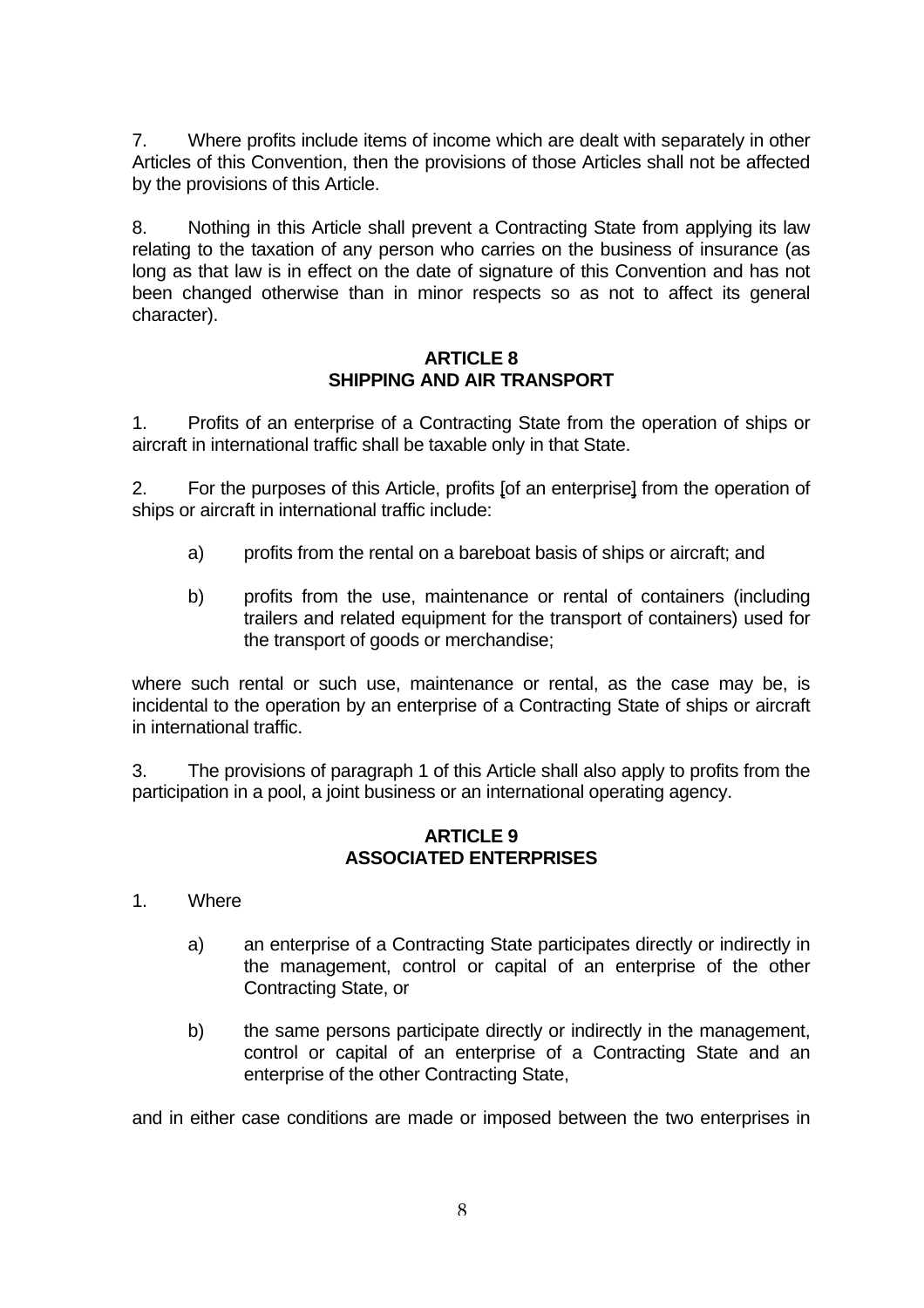their commercial or financial relations which differ from those which would be made between independent enterprises, then any profits which would, but for those conditions, have accrued to one of the enterprises, but, by reason of those conditions, have not so accrued, may be included by a Contracting State in the profits of that enterprise and taxed accordingly.

2. Where a Contracting State includes in the profits of an enterprise of that State - and taxes accordingly - profits on which an enterprise of the other Contracting State has been charged to tax in that other State and the profits so included are profits which would have accrued to the enterprise of the first-mentioned State if the conditions made between the two enterprises had been those which would have been made between independent enterprises, then that other State shall make an appropriate adjustment to the amount of the tax charged therein on those profits. In determining such adjustment, due regard shall be had to the other provisions of this Convention and the competent authorities of the Contracting States shall if necessary consult each other.

## **ARTICLE 10 DIVIDENDS**

1. Dividends paid by a company which is a resident of a Contracting State to a resident of the other Contracting State may be taxed in that other State.

2. However, such dividends may also be taxed in the Contracting State of which the company paying the dividends is a resident and according to the laws of that State, but if the recipient is the beneficial owner of the dividends the tax so charged shall not exceed:

- a) 5 per cent of the gross amount of the dividends if the beneficial owner is a company (other than a partnership) which holds directly at least 25 per cent of the capital of the company paying the dividends;
- b) 15 per cent of the gross amount of the dividends in all other cases.

This paragraph shall not affect the taxation of the company in respect of the profits out of which the dividends are paid.

3. The term "dividends" as used in this Article means income from shares, or other rights, not being debt-claims, participating in profits, as well as income from other corporate rights which is subjected to the same taxation treatment as income from shares by the taxation laws of the State of which the company making the distribution is a resident.

4. The provisions of paragraphs 1 and 2 of this Article shall not apply if the beneficial owner of the dividends, being a resident of a Contracting State, carries on business in the other Contracting State of which the company paying the dividends is a resident, through a permanent establishment situated therein, or performs in that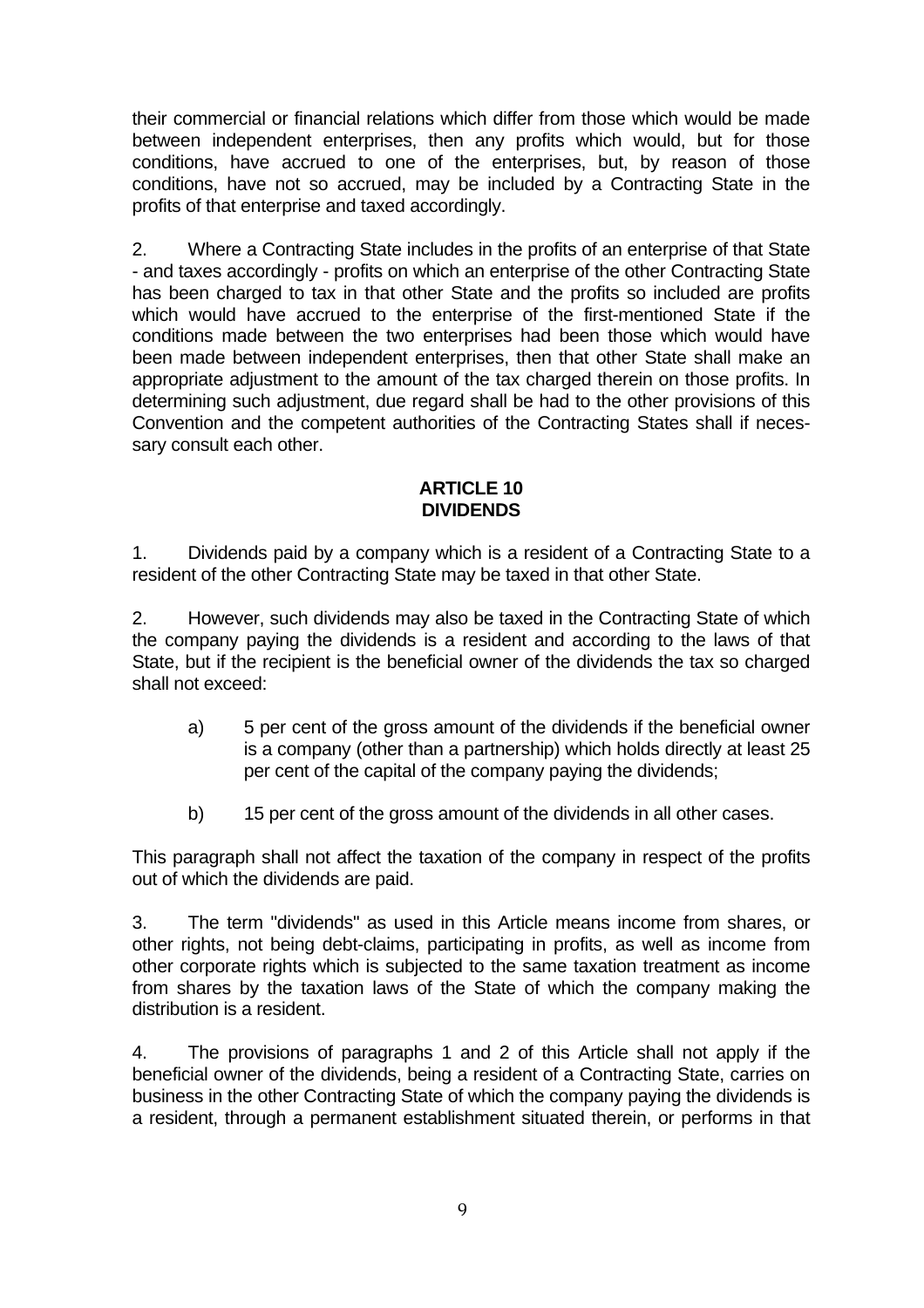other State independent personal services from a fixed base situated therein, and the holding in respect of which the dividends are paid is effectively connected with such permanent establishment or fixed base. In such case the provisions of Article 7 or Article 14 of this Convention, as the case may be, shall apply.

5. Where a company which is a resident of a Contracting State derives profits or income from the other Contracting State, that other State may not impose any tax on the dividends paid by the company, except insofar as such dividends are paid to a resident of that other State or insofar as the holding in respect of which the dividends are paid is effectively connected with a permanent establishment or a fixed base situated in that other State, nor subject the company's undistributed profits to a tax on the company's undistributed profits, even if the dividends paid or the undistributed profits consist wholly or partly of profits or income arising in such other State.

# **ARTICLE 11 INTEREST**

1. Interest arising in a Contracting State and paid to a resident of the other Contracting State may be taxed in that other State.

2. However, such interest may also be taxed in the Contracting State in which it arises and according to the laws of that State, but if the recipient is the beneficial owner of the interest the tax so charged shall not exceed 10 per cent of the gross amount of the interest.

3. Notwithstanding the provisions of paragraph 2 of this Article, interest arising in a Contracting State, derived and beneficially owned by the Government of the other Contracting State, including political subdivisions and local authorities thereof, the Central Bank or any financial institution wholly owned by that Government, or interest derived on loans guaranteed by that Government shall be exempt from tax in the first-mentioned State.

4. The term "interest" as used in this Article means income from debt-claims of every kind, whether or not secured by mortgage, and in particular, income from government securities and income from bonds or debentures, including premiums and prizes attaching to such securities, bonds or debentures. Penalty charges for late payment shall not be regarded as interest for the purpose of this Article.

5. The provisions of paragraphs 1, 2 and 3 of this Article shall not apply if the beneficial owner of the interest, being a resident of a Contracting State, carries on business in the other Contracting State in which the interest arises, through a permanent establishment situated therein, or performs in that other State independent personal services from a fixed base situated therein, and the debt-claim in respect of which the interest is paid is effectively connected with such permanent establishment or fixed base. In such case the provisions of Article 7 or Article 14 of this Convention, as the case may be, shall apply.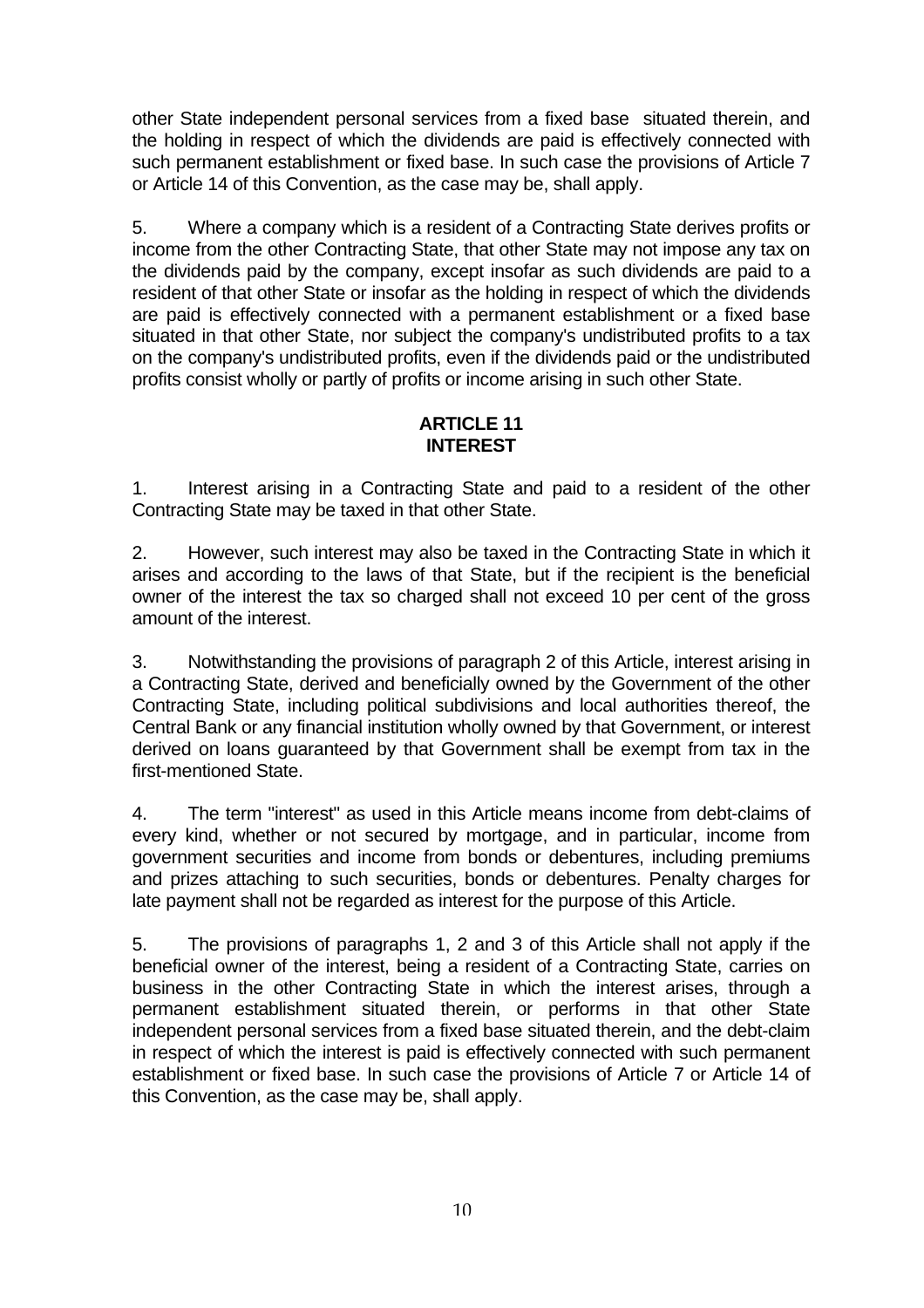6. Interest shall be deemed to arise in a Contracting State when the payer is a resident of that State. Where, however, the person paying the interest, whether he is a resident of a Contracting State or not, has in a Contracting State a permanent establishment or a fixed base in connection with which the indebtedness on which the interest is paid was incurred, and such interest is borne by such permanent establishment or fixed base, then such interest shall be deemed to arise in the State in which the permanent establishment or fixed base is situated.

7. Where, by reason of a special relationship between the payer and the beneficial owner or between both of them and some other person, the amount of the interest, having regard to the debt-claim for which it is paid, exceeds the amount which would have been agreed upon by the payer and the beneficial owner in the absence of such relationship, the provisions of this Article shall apply only to the lastmentioned amount. In such case, the excess part of the payments shall remain taxable according to the laws of each Contracting State, due regard being had to the other provisions of this Convention.

# **ARTICLE 12 ROYALTIES**

1. Royalties arising in a Contracting State and paid to a resident of the other Contracting State may be taxed in that other State.

2. However, such royalties may also be taxed in the Contracting State in which they arise and according to the laws of that State, but if the recipient is the beneficial owner of the royalties, the tax so charged shall not exceed 10 per cent of the gross amount of the royalties.

3. The term "royalties" as used in this Article means payments of any kind received as a consideration for the use of, or the right to use, any copyright of literary, artistic or scientific work (including cinematograph films, and films or tapes for radio or television broadcasting), any patent, trade mark, design or model, plan, secret formula or process, or for the use of, or the right to use, industrial, commercial, or scientific equipment, or for information concerning industrial, commercial or scientific experience (know-how).

4. The provisions of paragraphs 1 and 2 of this Article shall not apply if the beneficial owner of the royalties, being a resident of a Contracting State, carries on business in the other Contracting State in which the royalties arise, through a permanent establishment situated therein, or performs in that other State independent personal services from a fixed base situated therein, and the right or property in respect of which the royalties are paid is effectively connected with such permanent establishment or fixed base. In such case the provisions of Article 7 or Article 14 of this Convention, as the case may be, shall apply.

5. Royalties shall be deemed to arise in a Contracting State when the payer is a resident of that State. Where, however, the person paying the royalties, whether he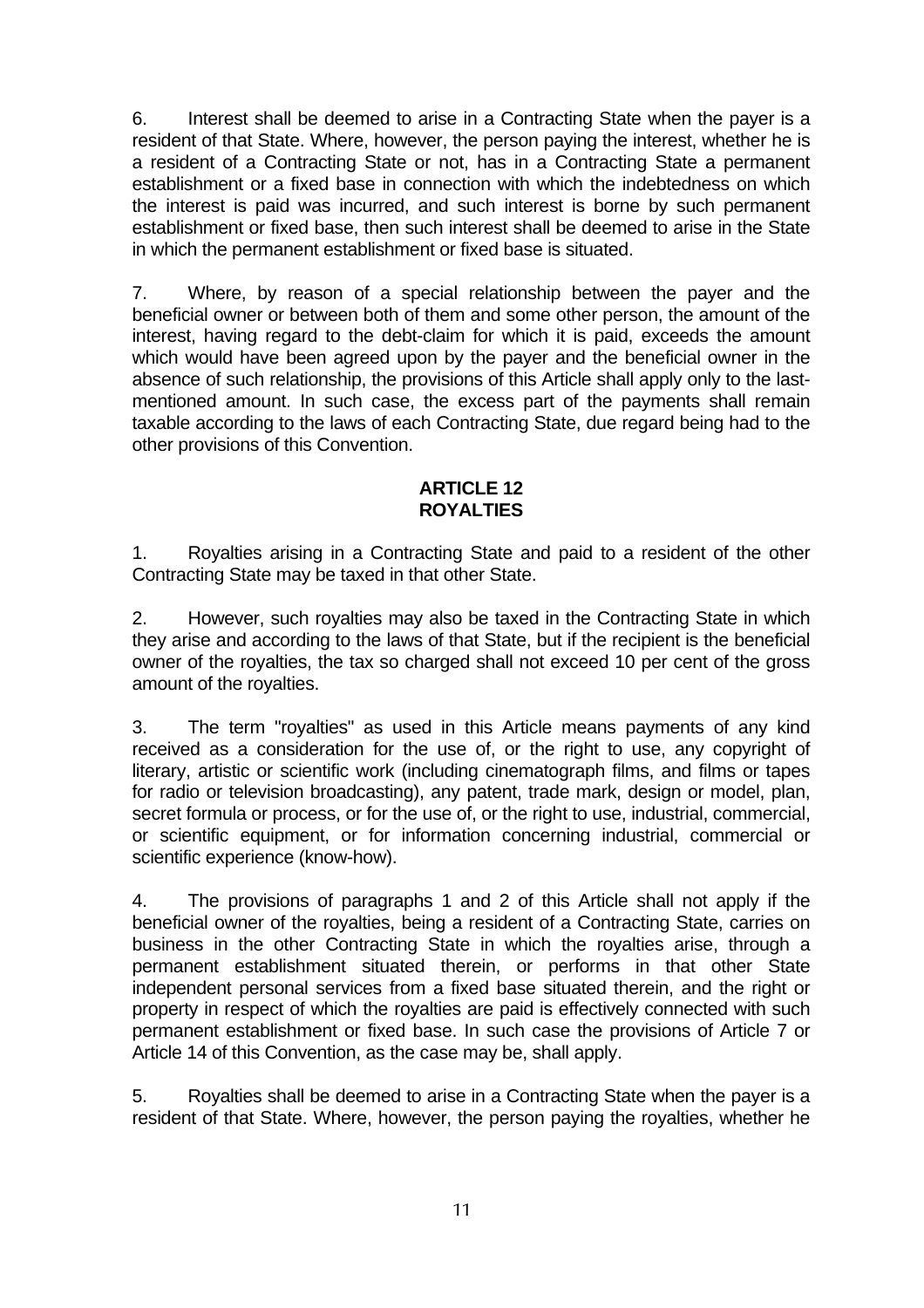is a resident of a Contracting State or not, has in a Contracting State a permanent establishment or a fixed base in connection with which the liability to pay the royalties was incurred, and such royalties are borne by such permanent establishment or fixed base, then such royalties shall be deemed to arise in the State in which the permanent establishment or fixed base is situated.

6. Where, by reason of a special relationship between the payer and the beneficial owner or between both of them and some other person, the amount of the royalties, having regard to the use, right or information for which they are paid, exceeds, for whatever reason, the amount which would have been agreed upon by the payer and the beneficial owner in the absence of such relationship, the provisions of this Article shall apply only to the last-mentioned amount. In such case, the excess part of the payments shall remain taxable according to the laws of each Contracting State, due regard being had to the other provisions of this Convention.

# **ARTICLE 13 CAPITAL GAINS**

1. Gains derived by a resident of a Contracting State from the alienation of immovable property referred to in Article 6 of this Convention and situated in the other Contracting State may be taxed in that other State.

- 2. Gains derived by a resident of a Contracting State from the alienation of:
	- a) shares, deriving their value or the greater part of their value directly or indirectly from immovable property situated in the other Contracting State, or
	- b) an interest in a partnership the assets of which consist principally of immovable property situated in the other Contracting State, or of shares referred to in sub-paragraph a) above,

may be taxed in that other State.

3. Gains from the alienation of movable property forming part of the business property of a permanent establishment which an enterprise of a Contracting State has in the other Contracting State or of movable property pertaining to a fixed base available to a resident of a Contracting State in the other Contracting State for the purpose of performing independent personal services, including such gains from the alienation of such a permanent establishment (alone or with the whole enterprise) or of such fixed base, may be taxed in that other State.

4. Gains derived by an enterprise of a Contracting State from the alienation of ships or aircraft operated in international traffic by an enterprise of a Contracting State or movable property pertaining to the operation of such ships or aircraft, shall be taxable only in that Contracting State.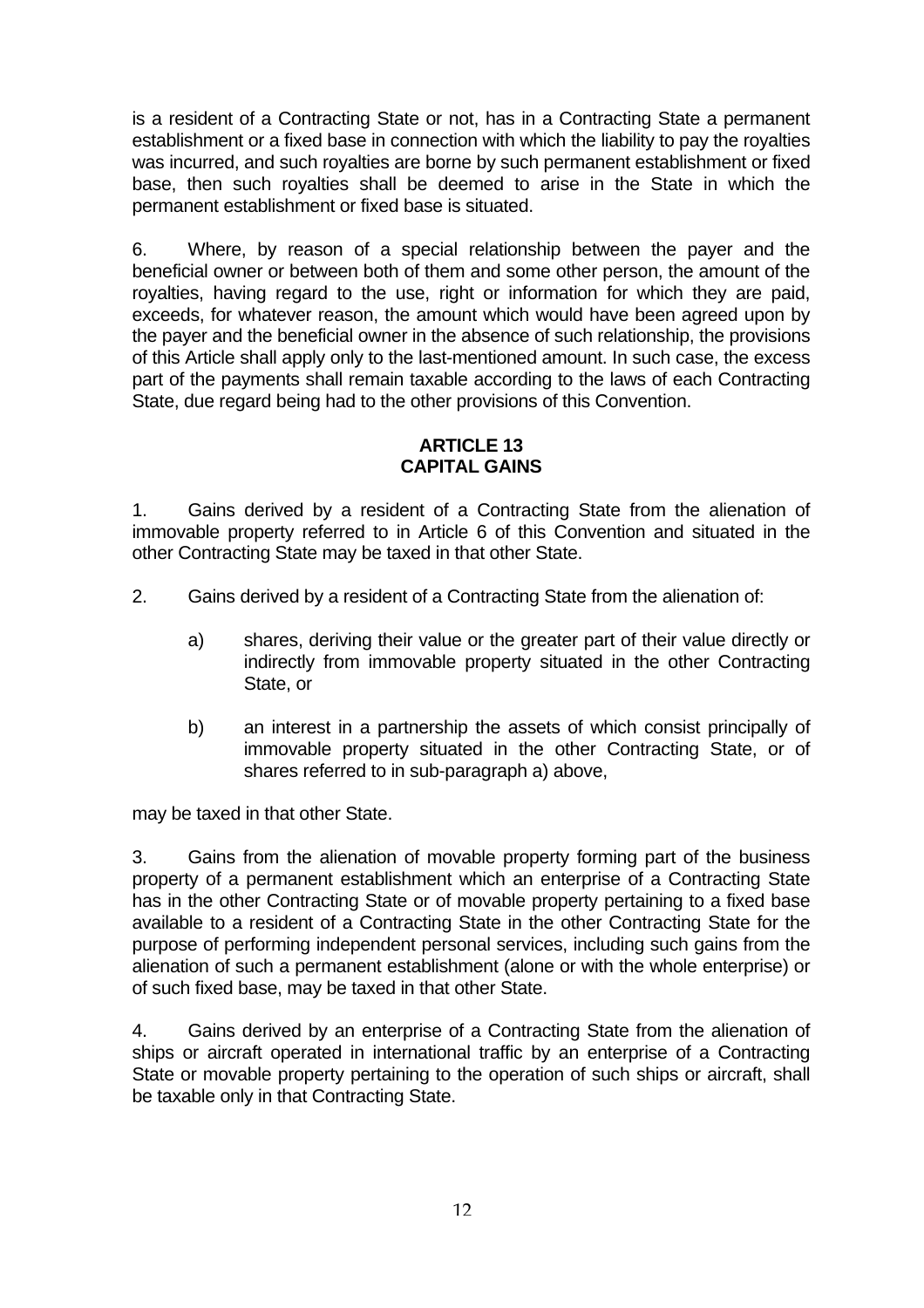5. Gains from the alienation of any property other than that referred to in paragraphs 1, 2, 3 and 4 of this Article shall be taxable only in the Contracting State of which the alienator is a resident.

## **ARTICLE 14 INDEPENDENT PERSONAL SERVICES**

1. Income derived by an individual who is a resident of a Contracting State in respect of professional services or other activities of an independent character shall be taxable only in that State unless he has a fixed base regularly available to him in the other Contracting State for the purpose of performing his activities. If he has such a fixed base, the income may be taxed in the other Contracting State but only so much of it as is attributable to that fixed base.

 If an individual who is a resident of a Contracting State has no such fixed base, but he stays in the other Contracting State for a period or periods exceeding in the aggregate 183 days in any twelve-month period commencing or ending in the fiscal year concerned, he shall be deemed to have a fixed base regularly available to him in that other State and the income that is derived from his activities referred to above that are performed in that other State shall be attributable to that deemed fixed base.

2. The term "professional services" includes especially independent scientific, literary, artistic, educational or teaching activities as well as the independent activities of physicians, lawyers, engineers, architects, dentists and accountants.

### **ARTICLE 15 DEPENDENT PERSONAL SERVICES**

1. Subject to the provisions of Articles 16, 18 and 19 of this Convention, salaries, wages and other similar remuneration derived by a resident of a Contracting State in respect of an employment shall be taxable only in that State unless the employment is exercised in the other Contracting State. If the employment is so exercised, such remuneration as is derived therefrom may be taxed in that other State.

2. Notwithstanding the provisions of paragraph 1 of this Article, remuneration derived by a resident of a Contracting State in respect of an employment exercised in the other Contracting State shall be taxable only in the first-mentioned State if:

- a) the recipient is present in the other State for a period or periods not exceeding in the aggregate 183 days in any twelve month period commencing or ending in the fiscal year concerned, and
- b) the remuneration is paid by, or on behalf of, an employer who is not a resident of the other State, and
- c) the remuneration is not borne by a permanent establishment or a fixed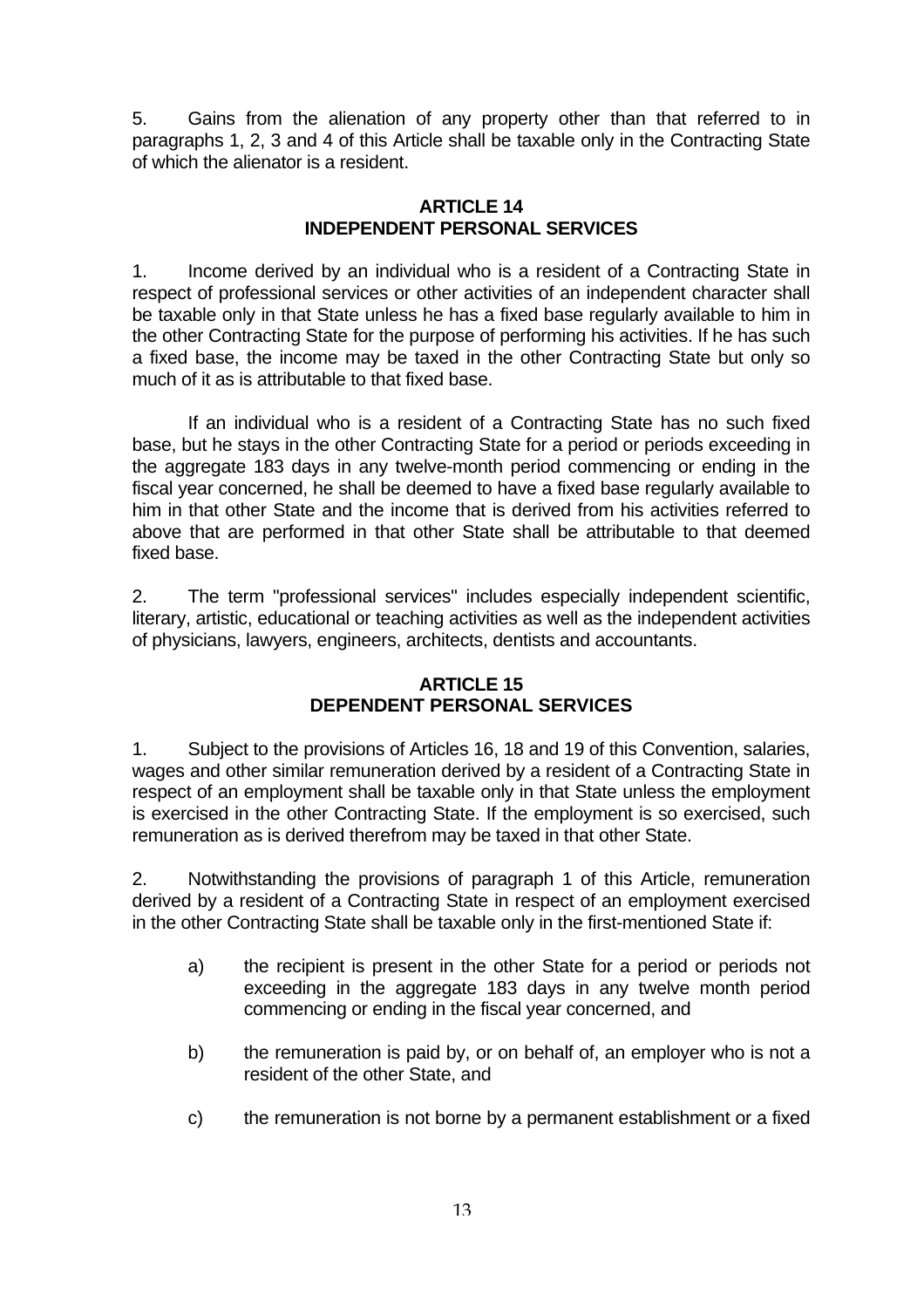#### base which the employer has in the other State.

3. Notwithstanding the preceding provisions of this Article, remuneration derived in respect of an employment exercised aboard a ship or aircraft operated in international traffic by an enterprise of a Contracting State may be taxed in that State.

#### **ARTICLE 16 DIRECTORS` FEES**

 Directors` fees and other similar payments derived by a resident of a Contracting State in his capacity as a member of the board of directors of a company which is a resident of the other Contracting State may be taxed in that other State.

### **ARTICLE 17 ARTISTES AND SPORTSMEN**

1. Notwithstanding the provisions of Articles 14 and 15 of this Convention, income derived by a resident of a Contracting State as an entertainer, such as a theatre, motion picture, radio or television artiste, or a musician, or as a sportsman, from his personal activities as such exercised in the other Contracting State, may be taxed in that other State.

2. Where income in respect of personal activities exercised by an entertainer or a sportsman in his capacity as such accrues not to the entertainer or sportsman himself but to another person, that income may, notwithstanding the provisions of Articles 7, 14 and 15 of this Convention, be taxed in the Contracting State in which the activities of the entertainer or sportsman are exercised.

3. The provisions of paragraphs 1 and 2 of this Article shall not apply to income derived from activities exercised in a Contracting State by an entertainer or a sportsman if the visit to that State is wholly or mainly supported by, or out of, funds of one or both of the Contracting States, their political subdivisions or local authorities thereof. In such case, the income derived from these activities shall be taxable only in the Contracting State of which the entertainer or sportsman is a resident.

### **ARTICLE 18 PENSIONS**

1. Subject to the provisions of paragraph 2 of Article 19 of this Convention, pensions and other similar remuneration paid to a resident of a Contracting State in consideration of past employment and any annuity paid to such resident shall be taxable only in that State.

2. The term "annuity" means a stated sum payable to an individual periodically at stated times during his life or during a specified or ascertainable period of time under an obligation to make the payments in return for adequate and full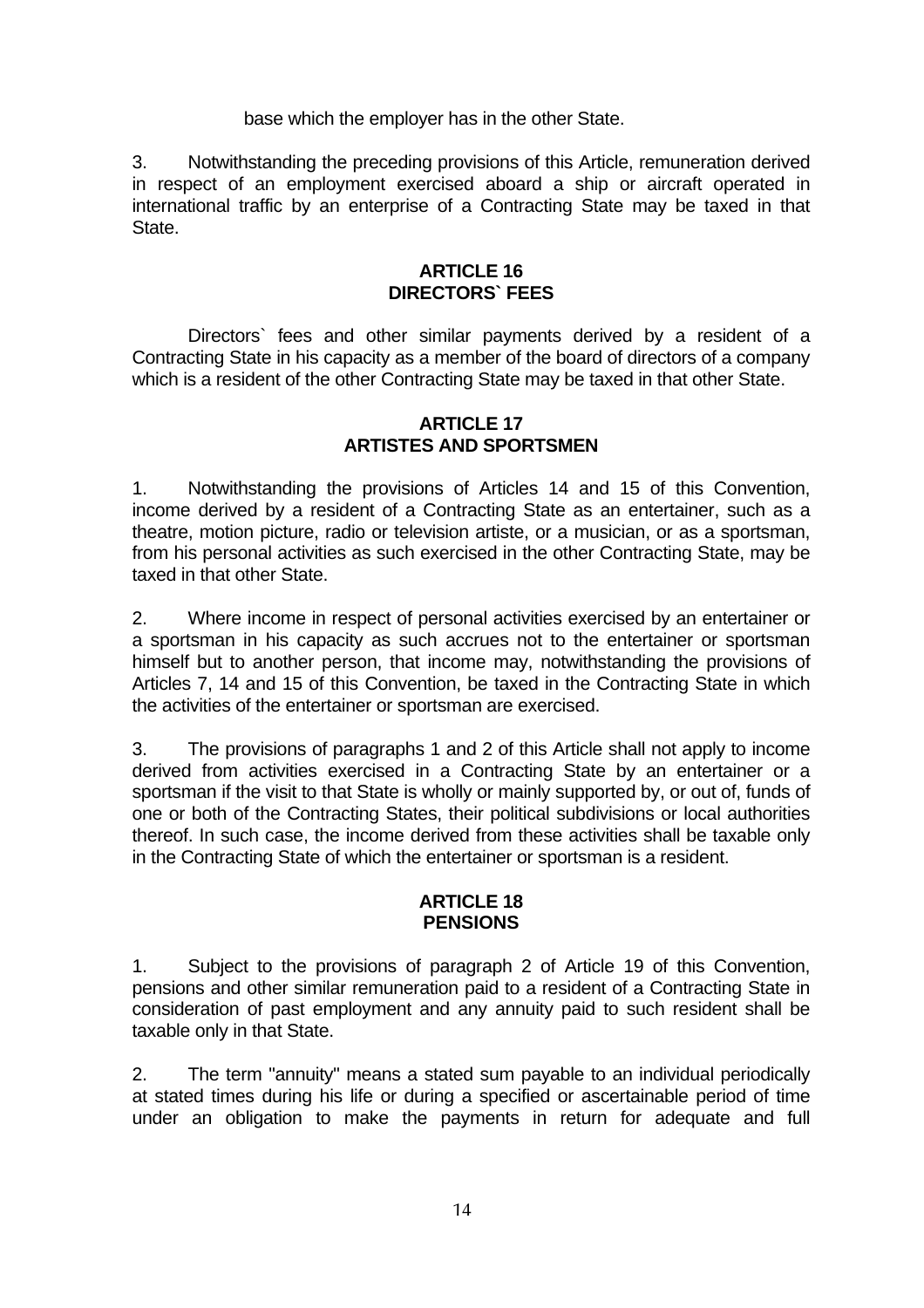consideration in money or money's worth.

#### **ARTICLE 19 GOVERNMENT SERVICE**

- 1. a) Salaries, wages and other similar remuneration, other than a pension, paid by a Contracting State or a political subdivision or a local authority thereof, to an individual in respect of services rendered to that State or subdivision or authority shall be taxable only in that State.
	- b) However, such salaries, wages and other similar remuneration shall be taxable only in the other Contracting State if the services are rendered in that State and the individual is a resident of that State who:
		- (i) is a national of that State; or
		- (ii) did not become a resident of that State solely for the purpose of rendering the services.
- 2. a) Any pension paid by, or out of funds created by, a Contracting State or a political subdivision or a local authority thereof to an individual in respect of services rendered to that State or subdivision or authority shall be taxable only in that State.
	- b) However, such pension shall be taxable only in the other Contracting State if the individual is a resident of, and a national of, that State.

3. The provisions of Articles 15, 16 and 18 of this Convention shall apply to salaries, wages and other similar remuneration, and to pensions, in respect of services rendered in connection with a business carried on by a Contracting State or a political subdivision or a local authority thereof.

### **ARTICLE 20 STUDENTS**

 Payments which a student, or an apprentice or a trainee who is or was immediately before visiting a Contracting State a resident of the other Contracting State and who is present in the first-mentioned State solely for the purpose of his education or training receives for the purpose of his maintenance, education or training shall not be taxed in the first-mentioned State, provided that such payments arise from sources outside that State.

#### **ARTICLE 21 OTHER INCOME**

1. Items of income of a resident of a Contracting State, wherever arising, not dealt with in the foregoing Articles of this Convention, shall be taxable only in that **State**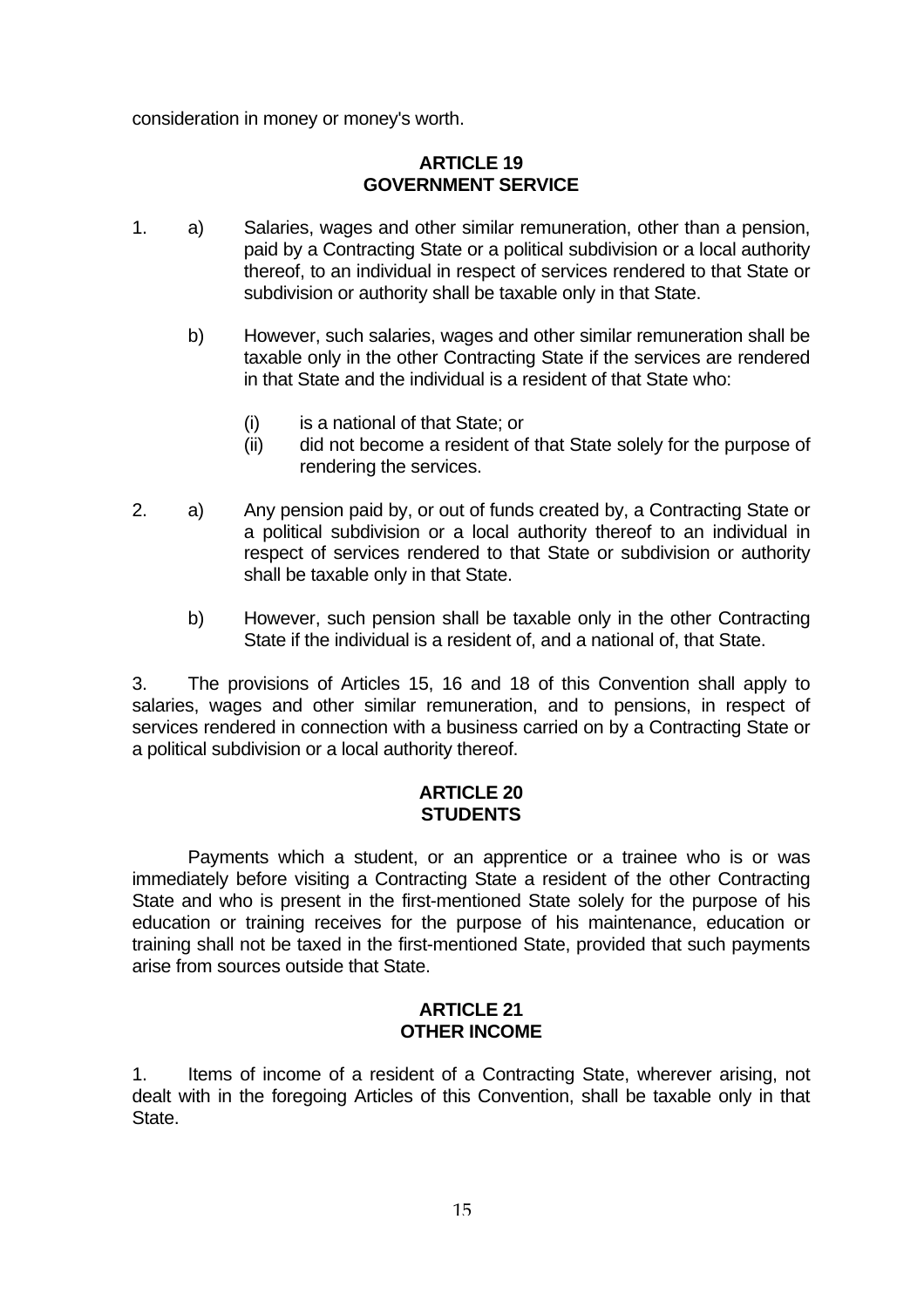2. The provisions of paragraph 1 of this Article shall not apply to income, other than income from immovable property as defined in paragraph 2 of Article 6 of this Convention, if the recipient of such income, being a resident of a Contracting State, carries on business in the other Contracting State through a permanent establishment situated therein, or performs in that other State independent personal services from a fixed base situated therein, and the right or property in respect of which the income is paid is effectively connected with such permanent establishment or fixed base. In such case the provisions of Article 7 or Article 14 of this Convention, as the case may be, shall apply.

## **ARTICLE 22 CAPITAL**

1. Capital represented by immovable property referred to in Article 6 of this Convention, owned by a resident of a Contracting State and situated in the other Contracting State, may be taxed in that other State.

2. Capital represented by movable property forming part of the business property of a permanent establishment which an enterprise of a Contracting State has in the other Contracting State or by movable property pertaining to a fixed base available to a resident of a Contracting State in the other Contracting State for the purpose of performing independent personal services, may be taxed in that other State.

3. Capital represented by ships and aircraft operated in international traffic by an enterprise of a Contracting State, and by movable property pertaining to the operation of such ships and aircraft shall be taxable only in that Contracting State.

4. All other elements of capital of a resident of a Contracting State shall be taxable only in that State.

### **ARTICLE 23 ELIMINATION OF DOUBLE TAXATION**

- 1. In the case of Estonia, double taxation shall be eliminated as follows:
	- a) Where a resident of Estonia derives income or owns capital which, in accordance with this Convention, may be taxed in Ukraine, unless a more favourable treatment is provided in its domestic law, Estonia shall allow:
		- (i) as a deduction from the tax on the income of that resident, an amount equal to the income tax paid thereon in Ukraine;
		- (ii) as a deduction from the tax on the capital of that resident, an amount equal to the capital tax paid thereon in Ukraine.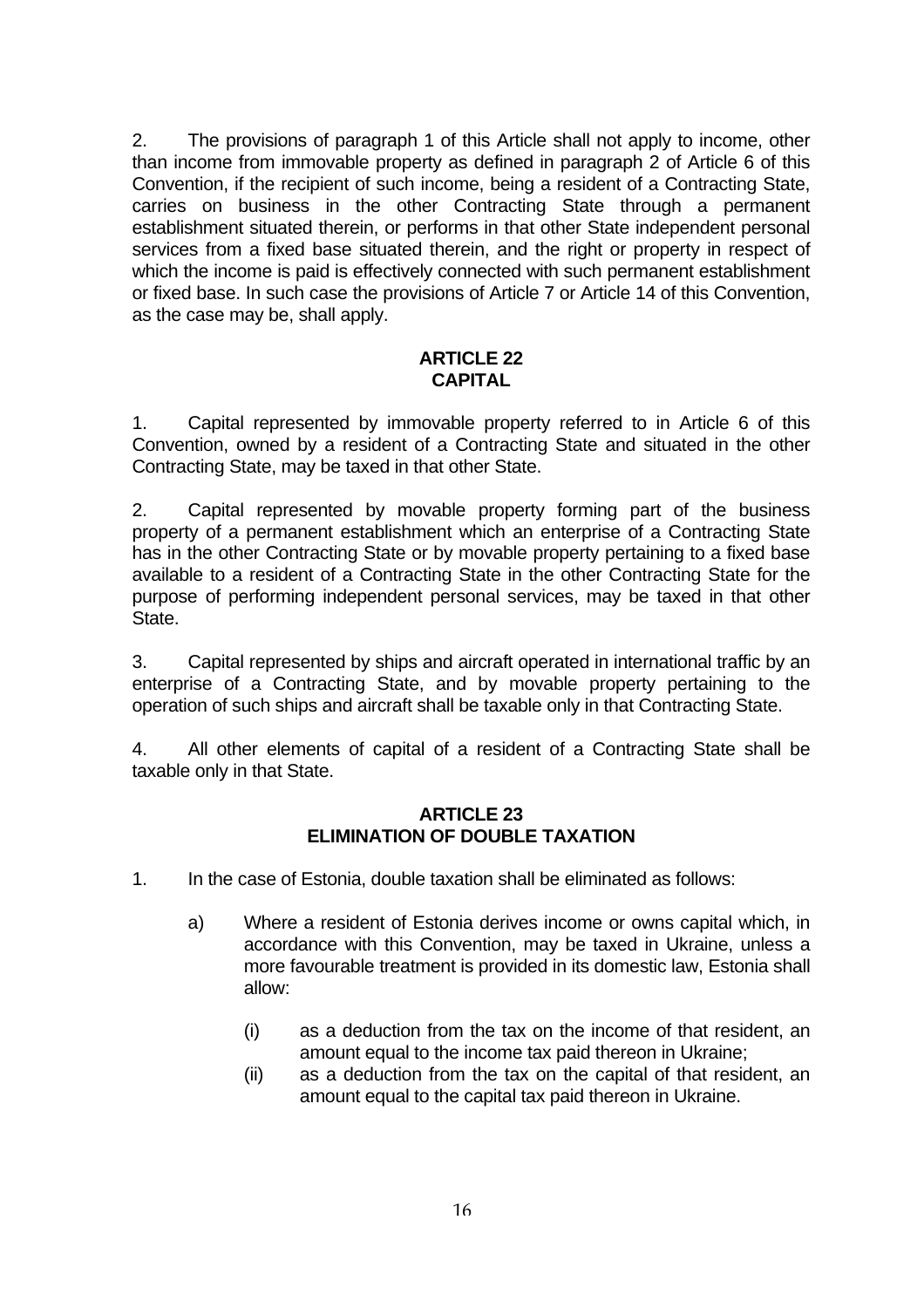Such deduction in either case shall not, however, exceed that part of the income or capital tax in Estonia as computed before the deduction is given, which is attributable, as the case may be, to the income or the capital which may be taxed in Ukraine.

- b) For the purpose of subparagraph a) of this paragraph, where a company that is a resident of Estonia receives a dividend from a company that is a resident of Ukraine in which it owns at least 10 per cent of its shares having full voting rights, the tax paid in Ukraine shall include not only the tax paid on the dividend, but also the tax paid on the underlying profits of the company out of which the dividend was paid.
- 2. a) Subject to the provisions of the law of Ukraine regarding the elimination of tax payable in a territory outside Ukraine (which shall not affect the general principle hereof), Estonian tax payable under the laws of Estonia and in accordance with this Convention, whether directly or by deduction, on profits, income or chargeable capital from sources within Estonia shall be allowed as a credit against any Ukrainian tax computed by reference to the same profits, income or capital by reference to which the Estonian tax is computed.

 Such deduction in any case shall not exceed that part of income tax or capital tax, as computed before the deduction is given, which is attributable, as the case may be, to the income or the capital which may be taxed in Estonia.

 b) Where in accordance with any provision of the Convention income derived or capital owned by a resident of Ukraine is exempt from tax in Ukraine, in calculating the amount of tax on the remaining income or capital of such resident, the exempted income or capital may, nevertheless, be taken into account.

3. For the purposes of paragraphs 1 and 2 of this Article, profits, income and capital owned by a resident of a Contracting State which may be taxed in the other Contracting State in accordance with this Convention, shall be deemed to arise from sources in that other Contracting State.

#### **ARTICLE 24 LIMITATION OF BENEFITS**

 Notwithstanding any other provisions of this Convention, a resident of a Contracting State shall not receive the benefit of any reduction in or exemption from taxes provided for in this Convention by the other Contracting State if the main purpose or one of the main purposes of the creation or existence of such resident or any person connected with such resident was to obtain the benefits under this Convention that would not otherwise be available.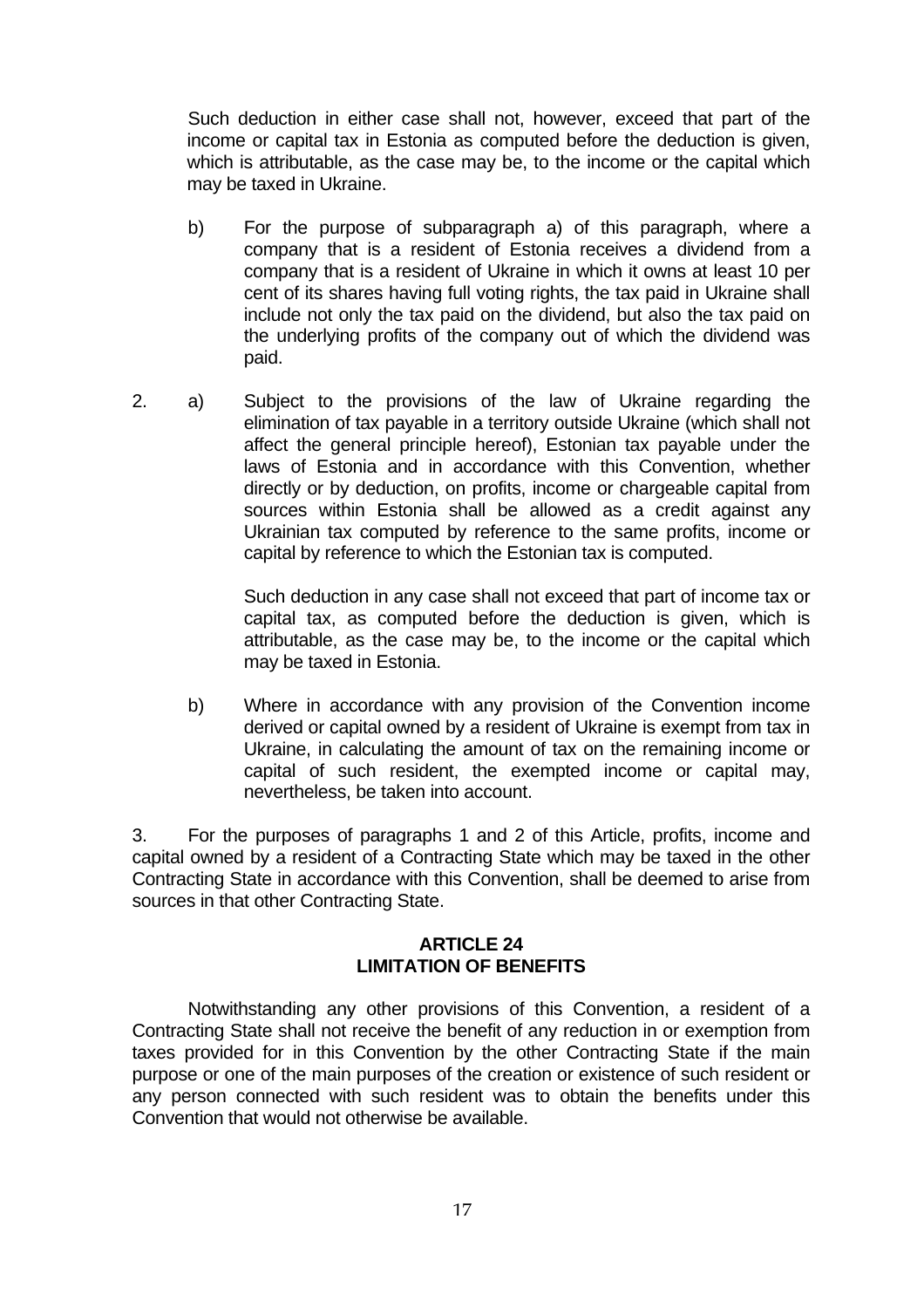#### **ARTICLE 25 NON-DISCRIMINATION**

1. Nationals of a Contracting State shall not be subjected in the other Contracting State to any taxation or any requirement connected therewith, which is other or more burdensome than the taxation and connected requirements to which nationals of that other State in the same circumstances, in particular with respect to residence, are or may be subjected. This provision shall, notwithstanding the provisions of Article 1 of this Convention, also apply to persons who are not residents of one or both of the Contracting States.

2. Stateless persons who are residents of a Contracting State shall not be subjected in either Contracting State to any taxation or any requirement connected therewith, which is other or more burdensome than the taxation and connected requirements to which nationals of the State concerned in the same circumstances are or may be subjected.

3. The taxation on a permanent establishment which an enterprise of a Contracting State has in the other Contracting State shall not be less favourably levied in that other State than the taxation levied on enterprises of that other State carrying on the same activities. This provision shall not be construed as obliging a Contracting State to grant to residents of the other Contracting State any personal allowances, reliefs and reductions for taxation purposes on account of civil status or family responsibilities which it grants to its own residents.

4. Except where the provisions of paragraph 1 of Article 9, paragraph 7 of Article 11, or paragraph 6 of Article 12 of this Convention, apply, interest, royalties and other disbursements paid by an enterprise of a Contracting State to a resident of the other Contracting State shall, for the purpose of determining the taxable profits of such enterprise, be deductible under the same conditions as if they had been paid to a resident of the first-mentioned State. Similarly, any debts of an enterprise of a Contracting State to a resident of the other Contracting State shall, for the purpose of determining the taxable capital of such enterprise, be deductible under the same conditions as if they had been contracted to a resident of the first-mentioned State.

5. Enterprises of a Contracting State, the capital of which is wholly or partly owned or controlled, directly or indirectly, by one or more residents of the other Contracting State, shall not be subjected in the first-mentioned State to any taxation or any requirement connected therewith which is other or more burdensome than the taxation and connected requirements to which other similar enterprises of the firstmentioned State are or may be subjected.

6. The provisions of this Article shall, notwithstanding the provisions of Article 2 of this Convention, apply to taxes of every kind and description.

# **ARTICLE 26**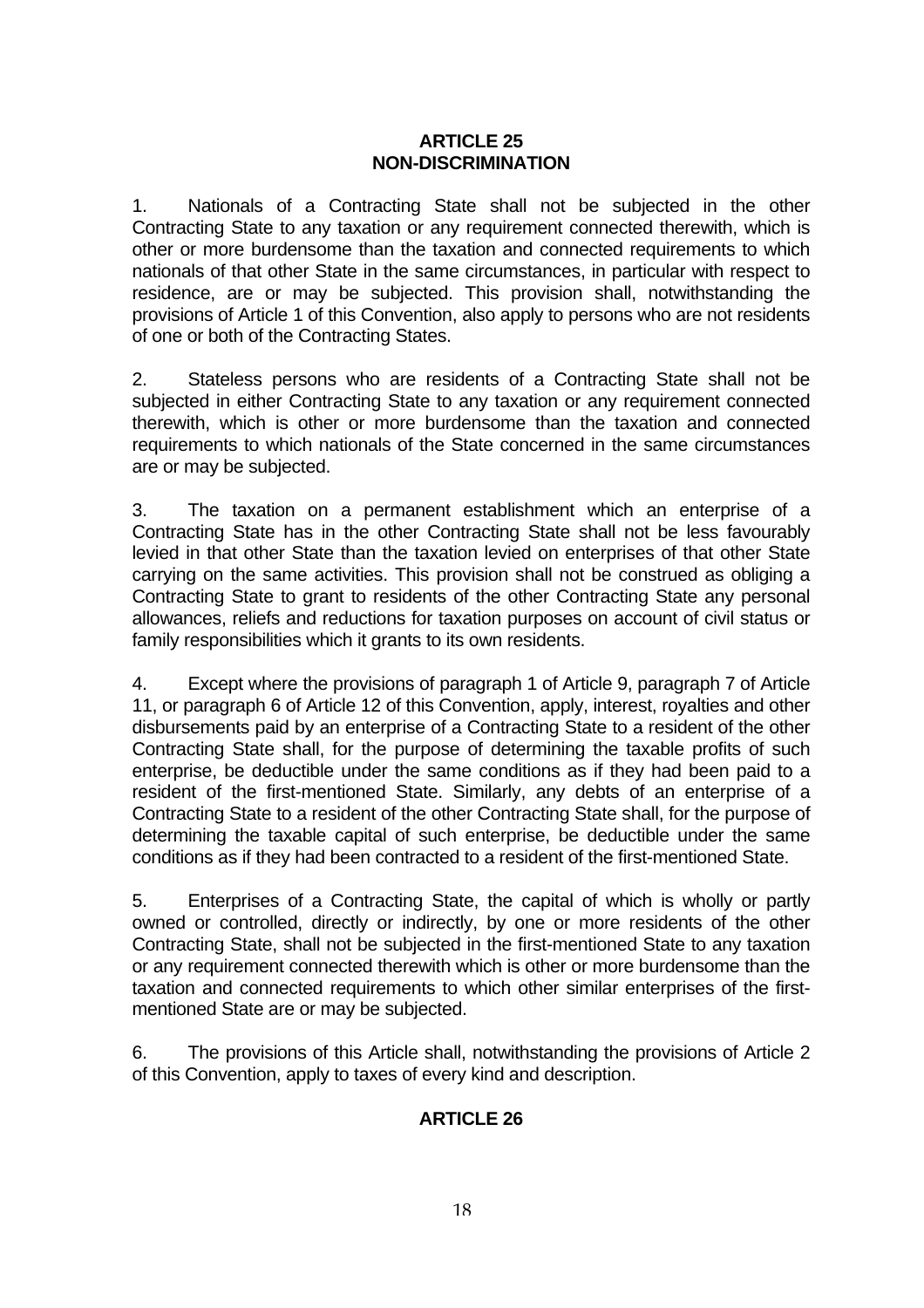## **MUTUAL AGREEMENT PROCEDURE**

1. Where a person considers that the actions of one or both of the Contracting States result or will result for him in taxation not in accordance with the provisions of this Convention, he may, irrespective of the remedies provided by the domestic law of those States, present his case to the competent authority of the Contracting State of which he is a resident or, if his case comes under paragraph 1 of Article 25 of this Convention, to that of the Contracting State of which he is a national. The case must be presented within three years from the first notification of the action resulting in taxation not in accordance with the provisions of the Convention.

2. The competent authority shall endeavour, if the objection appears to it to be justified and if it is not itself able to arrive at a satisfactory solution, to resolve the case by mutual agreement with the competent authority of the other Contracting State, with a view to the avoidance of taxation which is not in accordance with the Convention. Any agreement reached shall be implemented notwithstanding any time limits in the domestic law of the Contracting States.

3. The competent authorities of the Contracting States shall endeavour to resolve by mutual agreement any difficulties or doubts arising as to the interpretation or application of the Convention.

4. The competent authorities of the Contracting States may communicate with each other directly for the purpose of reaching an agreement in the sense of the preceding paragraphs.

# **ARTICLE 27 EXCHANGE OF INFORMATION**

1. The competent authorities of the Contracting States shall exchange such information as is necessary for carrying out the provisions of this Convention or of the domestic laws of the Contracting States concerning taxes covered by the Convention insofar as the taxation thereunder is not contrary to the Convention, in particular, to prevent fraud and to facilitate the administration of statutory provisions against legal avoidance. The exchange of information is not restricted by Article 1 of this Convention. Any information received by a Contracting State shall be treated as secret in the same manner as information obtained under the domestic laws of that State and shall be disclosed only to persons or authorities (including courts and administrative bodies) involved in the assessment or collection of, the enforcement or prosecution in respect of, or the determination of appeals in relation to, the taxes covered by the Convention. Such persons or authorities shall use the information only for such purposes. They may disclose the information in public court proceedings or in judicial decisions.

2. In no case shall the provisions of paragraph 1 of this Article be construed so as to impose on a Contracting State the obligation: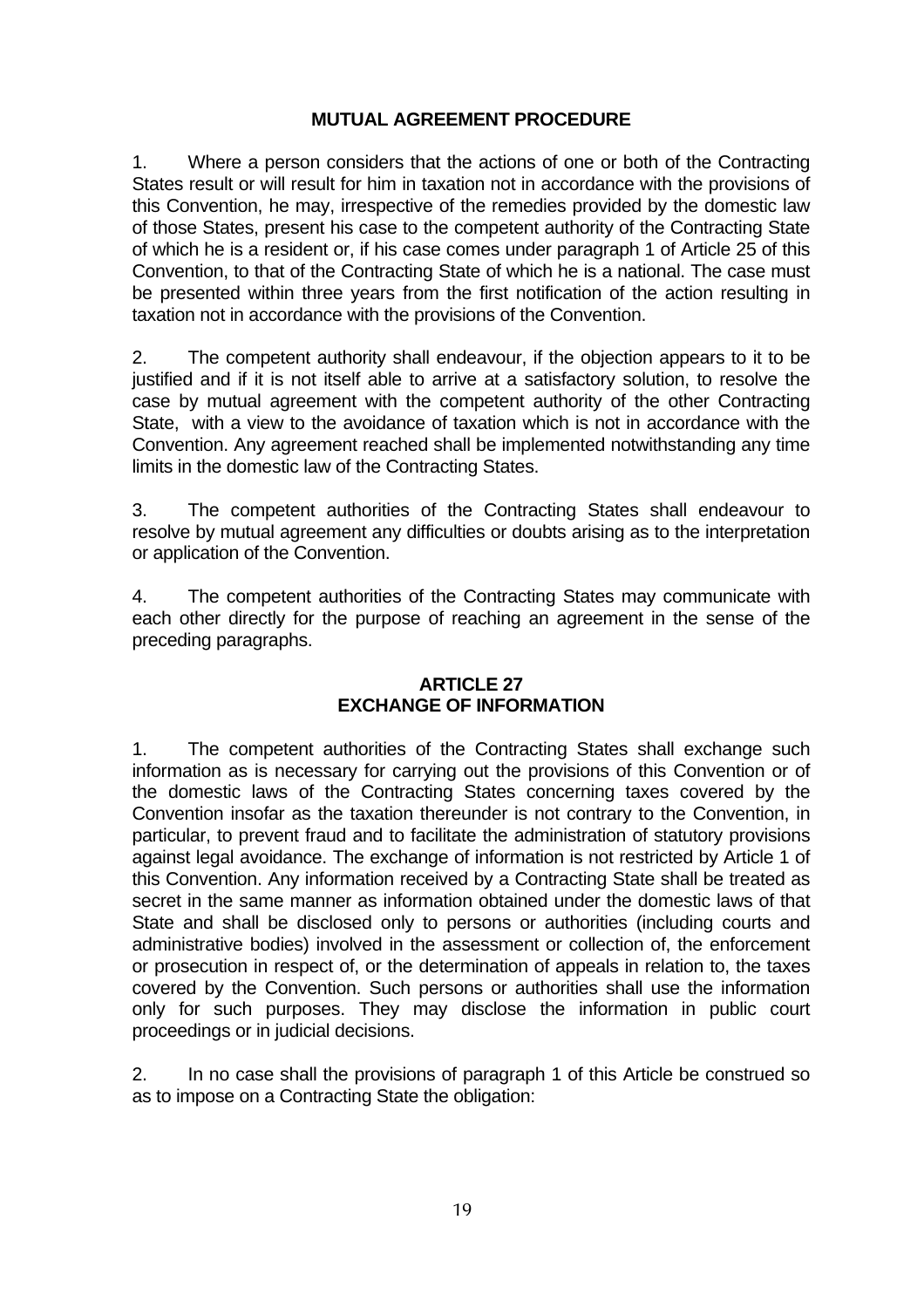- a) to carry out administrative measures at variance with the laws and administrative practice of that or of the other Contracting State;
- b) to supply information which is not obtainable under the laws or in the normal course of the administration of that or of the other Contracting State;
- c) to supply information which would disclose any trade, business, industrial, commercial or professional secret or trade process, or information, the disclosure of which would be contrary to public policy.

### **ARTICLE 28 MEMBERS OF DIPLOMATIC OR PERMANENT MISSIONS AND CONSULAR POSTS**

 Nothing in this Convention shall affect the fiscal privileges accorded to members of diplomatic or permanent missions or consular posts under the general rules of international law or under the provisions of special agreements.

# **ARTICLE 29 ENTRY INTO FORCE**

 Each of the Contracting States shall notify to the other through the diplomatic channel the completion of the procedures required by its domestic law for the bringing into force of this Convention. This Convention shall enter into force on the date of the later of these notifications and shall thereupon have effect in both Contracting States:

- a) in respect of taxes withheld at source, on income derived on or after 1 January in the calendar year next following the year in which the Convention enters into force;
- b) in respect of other taxes on income, and taxes on capital, for taxes chargeable for any taxation period beginning on or after 1 January in the calendar year next following the year in which the Convention enters into force.

#### **ARTICLE 30 TERMINATION**

 This Convention shall remain in force until terminated by one of the Contracting States. Either Contracting State may terminate the Convention, through diplomatic channels, by giving notice of termination at least six months before the end of any calendar year. In such event, the Convention shall cease to have effect in both Contracting States:

a) in respect of taxes withheld at source, on income derived on or after 1